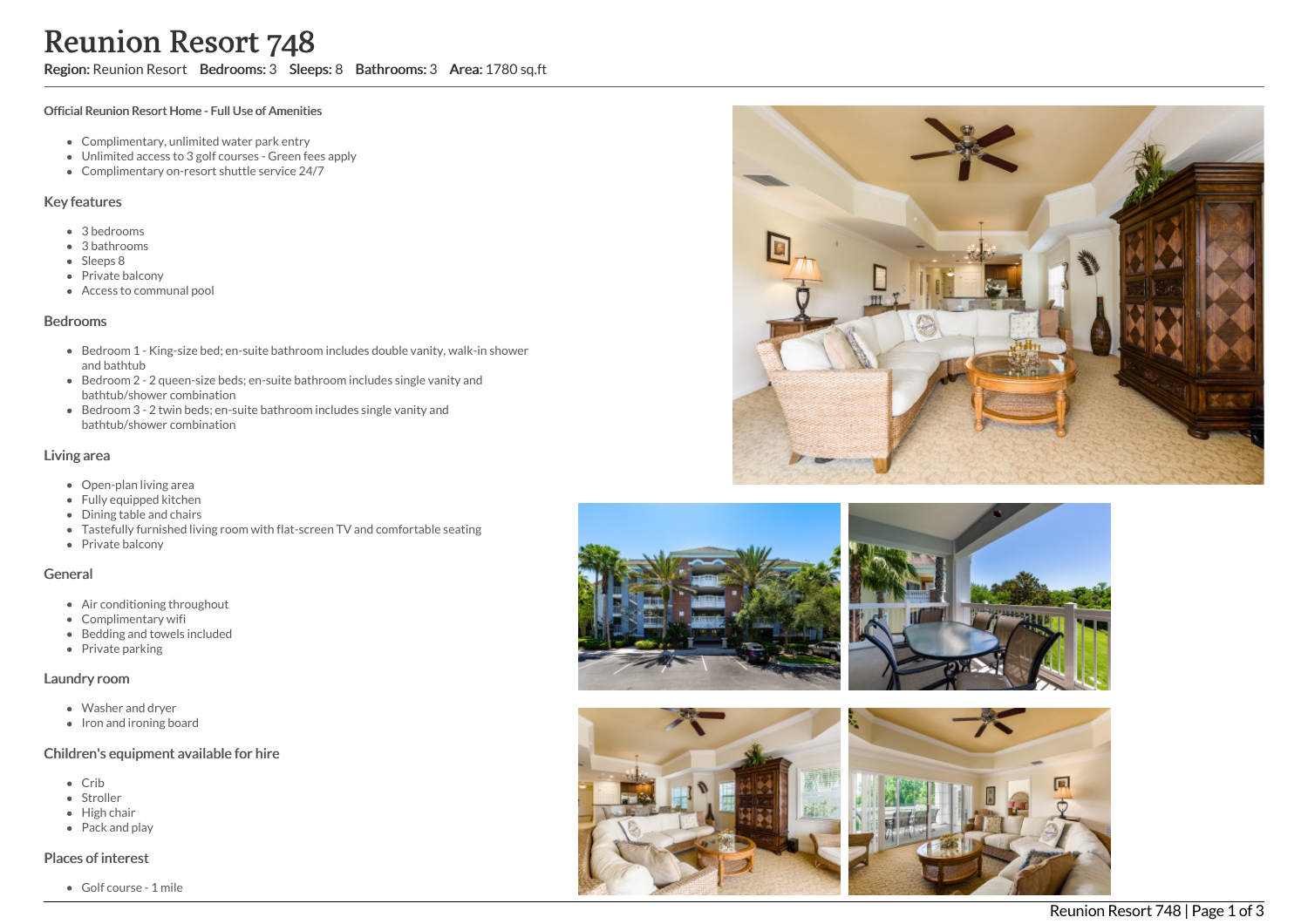- Supermarket 1 mile
- Shopping mall 2 miles
- Disney World 6 miles
- Seaworld 15 miles
- Universal Studios 21 miles
- Legoland 25 miles
- Airport 27 miles
- Beaches 75 miles